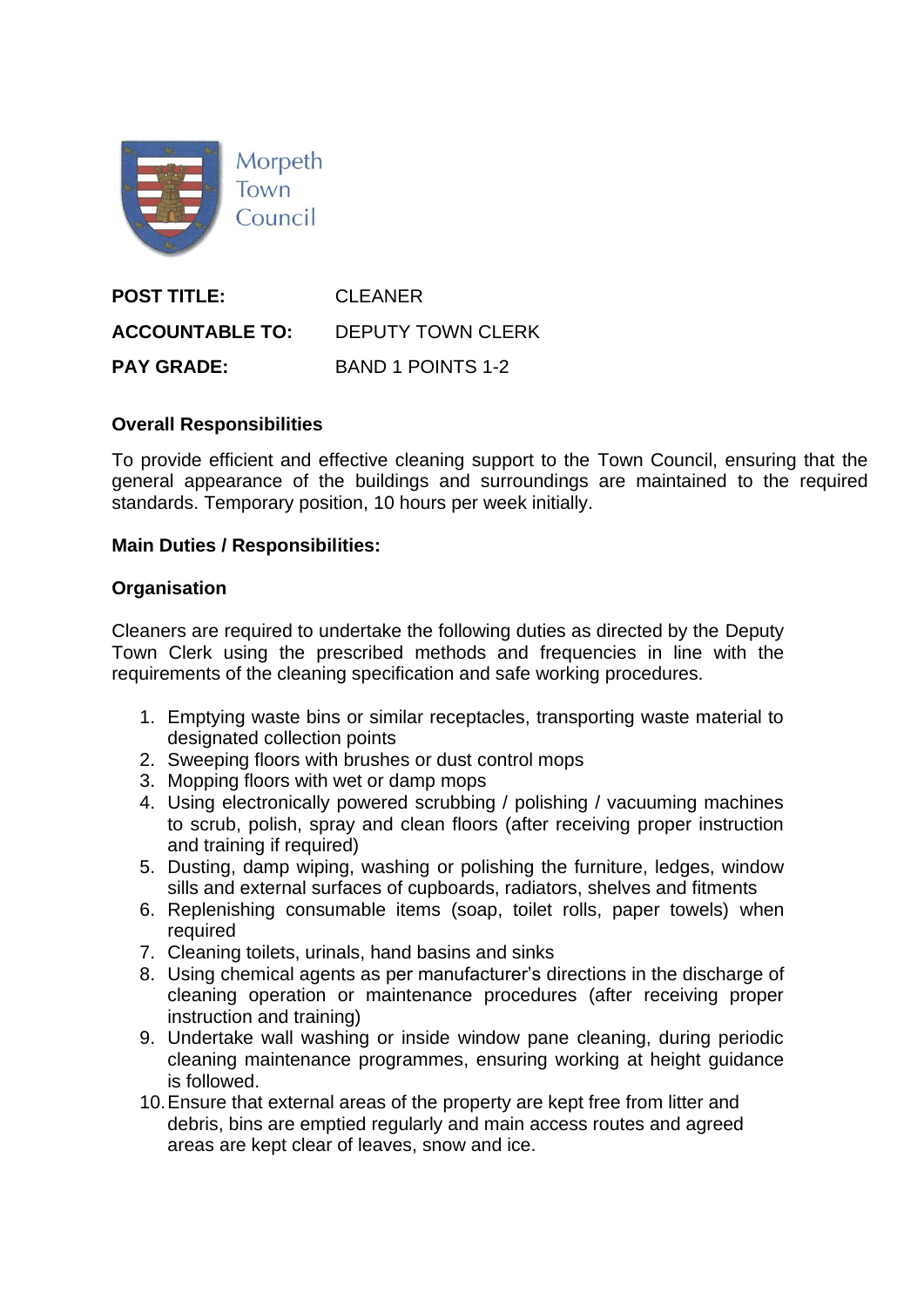- 11.Take initiative to perform cleaning and tidying tasks that are not specifically contained within the rota but require attention as part of maintaining overall high standards.
- 12.Ensure Health & Safety, quality and general procedure compliance.
- 13.Work as part of a team and support other members of the cleaning team to meet standards and Council objectives
- 14.Report any Health and Safety issues to the Office or the Deputy Town Clerk.

# **Administration**

- 1. Report cleaning supplies requirements and stock levels to the Office.
- 2. Carry out routine administrative tasks required from time to time eg. checking off cleaning tasks on daily cleaning specification sheets.

#### **Resources**

- 1. Operate relevant equipment safely
- 2. Maintain tidy and organised work spaces and storage areas
- 3. Check equipment / machinery used and ensure health and safety guidelines are adhered to
- 4. Provide support to staff as requested and in accordance with own training / skill parameters

#### **General**

The post holder may be required to perform duties other than those given in the job description for the post. The particular duties and responsibilities attached to posts may vary from time to time without changing the general character of the duties or the level of responsibilities entailed. Such variations are a common occurrence and would not themselves justify the re-evaluation of the post. In cases, however, where a permanent and substantial change in duties and responsibilities of the post occurs, consistent with a higher level of responsibility, then the post would be eligible for re-evaluation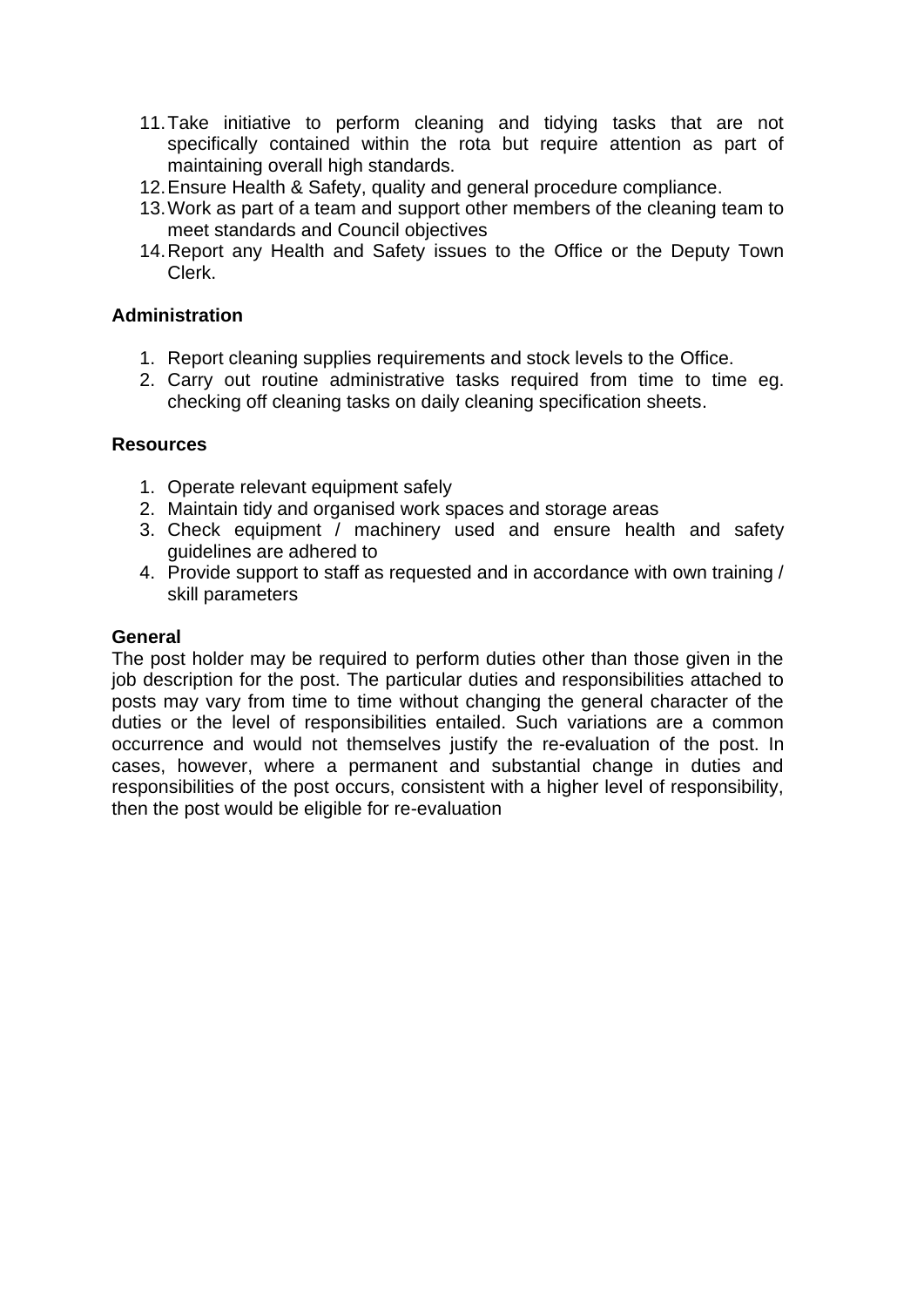# **CLEANER**

# **PERSON SPECIFICATION**

| <b>Factor</b>                          | <b>Essential</b>                                                                                                                                                                             | <b>Desirable</b>                                                                                      |
|----------------------------------------|----------------------------------------------------------------------------------------------------------------------------------------------------------------------------------------------|-------------------------------------------------------------------------------------------------------|
| <b>Education and</b><br>Qualifications | Considerable knowledge of a<br>$\bullet$<br>broad range of practical tasks<br>associated with a cleaning<br>environment together with the<br>operation of associated tools<br>and equipment. | NVQ in<br>General<br>Maintenance<br>and<br>Housekeeping<br>or equivalent.                             |
|                                        | Knowledge of Health & Safety<br>legislation relating to a<br>cleaning environment.                                                                                                           | <b>British</b><br>Institute Of<br>Cleaning<br>Science<br>assessor's<br>qualification or<br>equivalent |
| Skills, knowledge<br>and experience    | Literacy skills sufficient to<br>read text and write<br>straightforward sentences.                                                                                                           | Supervisory<br>experience                                                                             |
|                                        | Numeracy skills sufficient to<br>undertake straightforward<br>arithmetic functions.                                                                                                          |                                                                                                       |
|                                        | Strength, dexterity and co-<br>ordination to use a range of<br>cleaning tools and equipment.                                                                                                 |                                                                                                       |
|                                        | Ability to plan and organise<br>self and resources, including<br>effective use of own time.                                                                                                  |                                                                                                       |
|                                        | Resourceful and works with<br>initiative and without constant<br>supervision.                                                                                                                |                                                                                                       |
|                                        | Listens, consults others and<br>$\bullet$<br>communicates clearly.                                                                                                                           |                                                                                                       |
|                                        | Customer care skills.                                                                                                                                                                        |                                                                                                       |
|                                        | Appropriately follows<br>instructions to achieve set<br>objectives.                                                                                                                          |                                                                                                       |